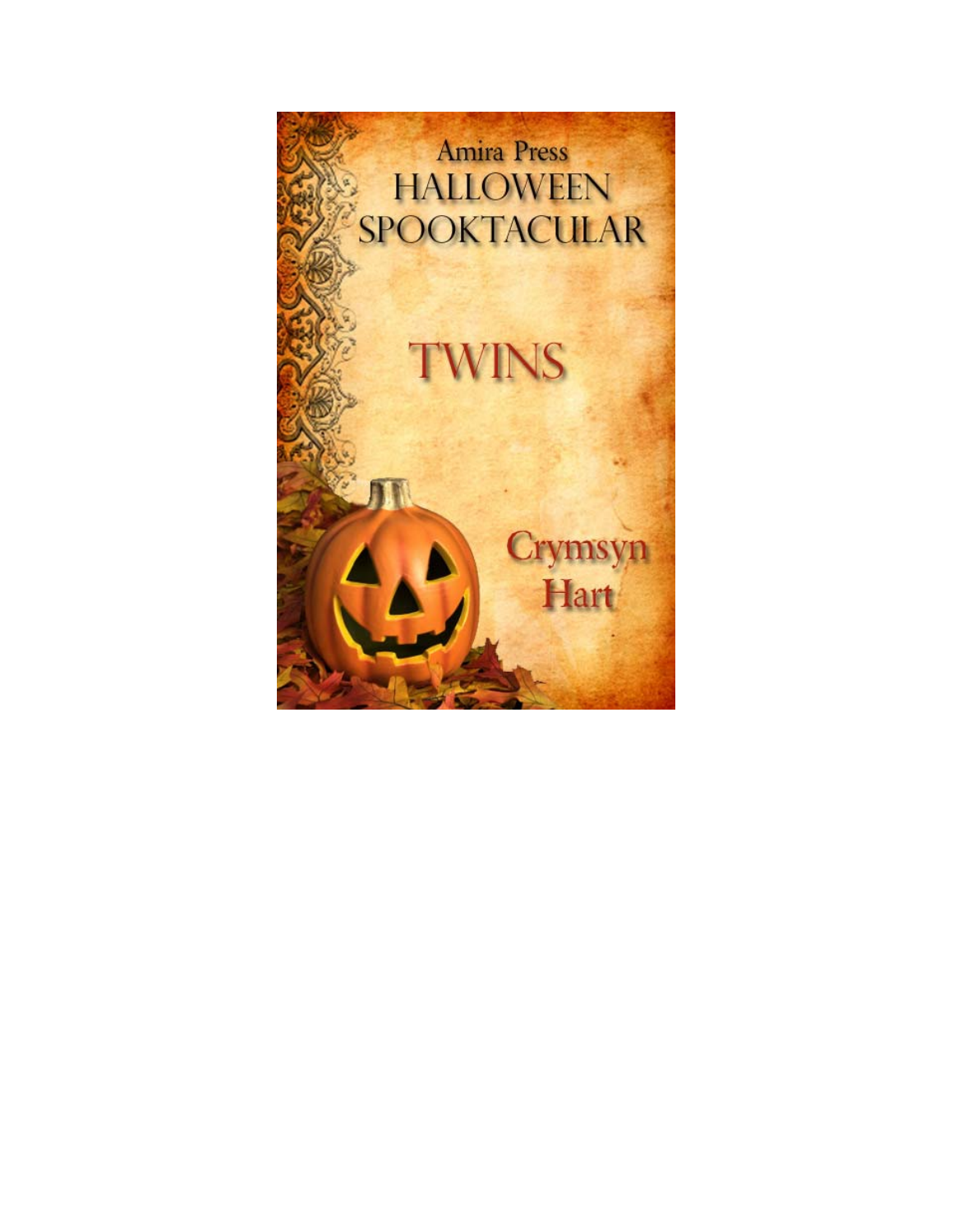Twins

Copyright © October 2008, Crymsyn Hart Cover art by Amira Press © October 2008

This is a work of fiction. All characters and events portrayed in this novel are fictitious or used fictitiously. All rights reserved, including the right to reproduce this book, or portions thereof, in any form.

Amira Press, LLC Baltimore, MD 21216 www.amirapress.com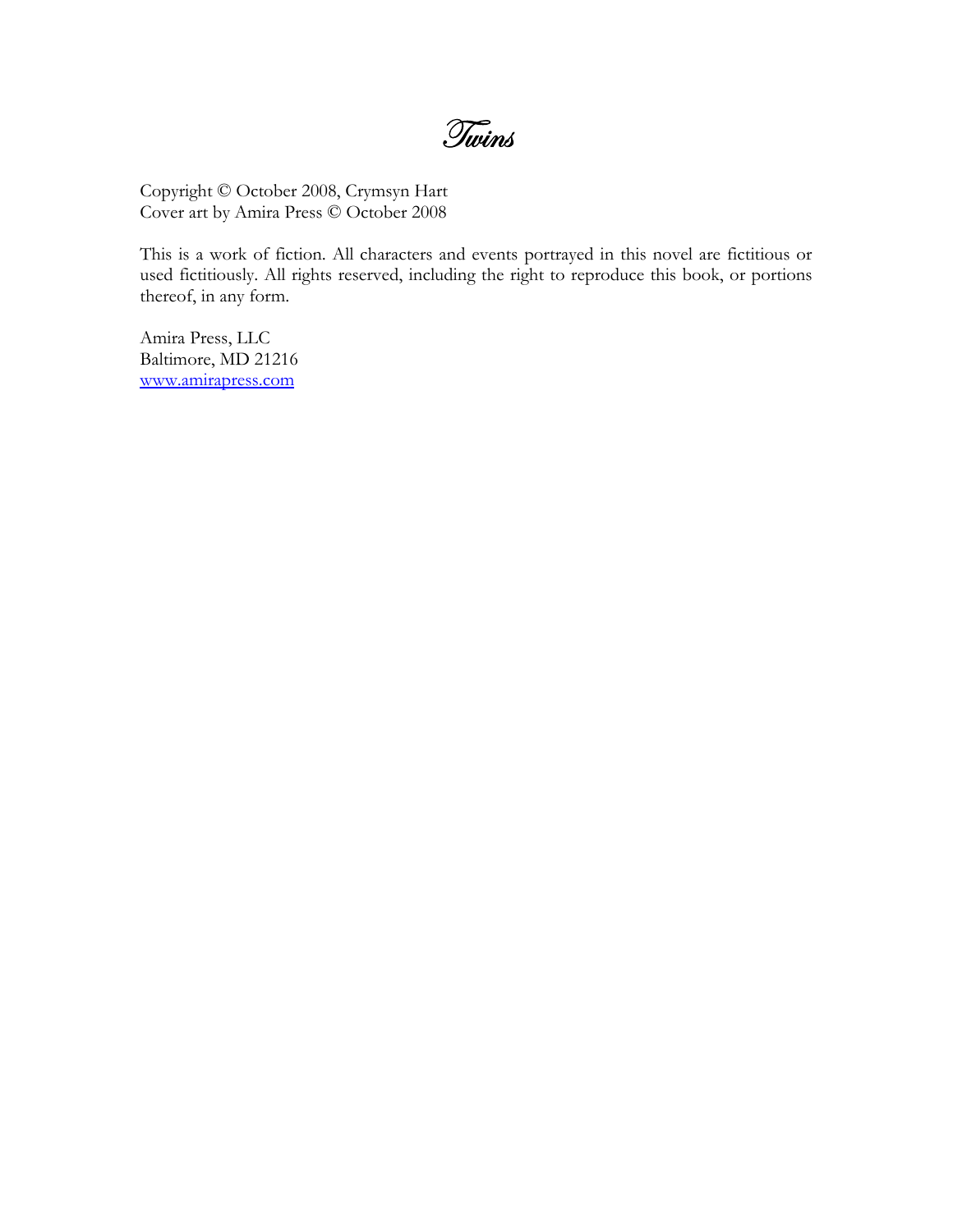"Do you know what true love is?"

The strega's question haunted Victoria for years. It echoed in the back of her thoughts, hanging over her like a dark cloud. She blamed it for sabotaging every meaningful relationship she had. Something always went wrong. When she found herself getting close to the guys that she cared about, something happened. Her last relationship with Nick was the worst.

Victoria was head over heals for Nick. Who wouldn't be? Blond, blue eyed, tanned god that brought in a six-figure income, amazing in bed, and thought the world of her. They were outside on his balcony eating dinner by candlelight which he had prepared. They were dating for six months. He stared into her eyes reading her soul. Her heart thumped in her chest. It was all she could do to eat her nerves were so shot. Deep down, she knew he was the one. This was the night. His hand slipped into his pocket and pulled out something small and square. Victoria bit her lip. She saw herself being with him for the rest of her life. Their children would be beautiful and her life would be something from a fairy tale.

Suddenly, when he was about to ask her those four magic words, a wind came up extinguishing the candles. The fortuneteller's voice whispered inside her mind, but Victoria brushed it off. There was nothing wrong. She was not cursed.

"Nick?" she whispered. The darkness remained.

He didn't answer her. There was enough light from the lights around them that she found the matches to light the candles again. When she could see again, the only thing across from her was an empty box on the chair and no Nick. Panic rushed through her. She frantically searched the apartment, called his work, called his family, and did everything she could think of before calling the police, but nothing. He was nowhere to be found.

\* \* \* \*

Six months later, Victoria heard the fortuneteller's voice again. This time, she would avoid disaster. Nick never reappeared. Neither did any of the last of her six boyfriends. Over the course of eight years since her palm reading, Victoria had mourned the disappearance of Jeffrey, Sebastian, Antonio, Dale, Francis, and Nick. Oddly enough, she was never charged with any crime. No bodies were ever found and nothing proved that she had any wrong doing in their cases. One minute they were there, and the next they were gone. All leaving empty engagement ring boxes. Each one she loved deeply. With each one, the fortuneteller's voice entered her mind and then her boyfriends vanished as if they never existed at all.

Victoria stared in the mirror. "What's wrong with me?"

Her looks could have gotten her a modeling job. Chocolate brown hair hung down her back and deep dark eyes stared back at her. Her olive complexion showed her Italian heritage. She could have any man that she wanted, as her best friend and twin sister, Amelia always reminded her. But she worked hard to get past her looks and get to where she was by merit. Now she was close to opening her own high class restaurant after working for years to get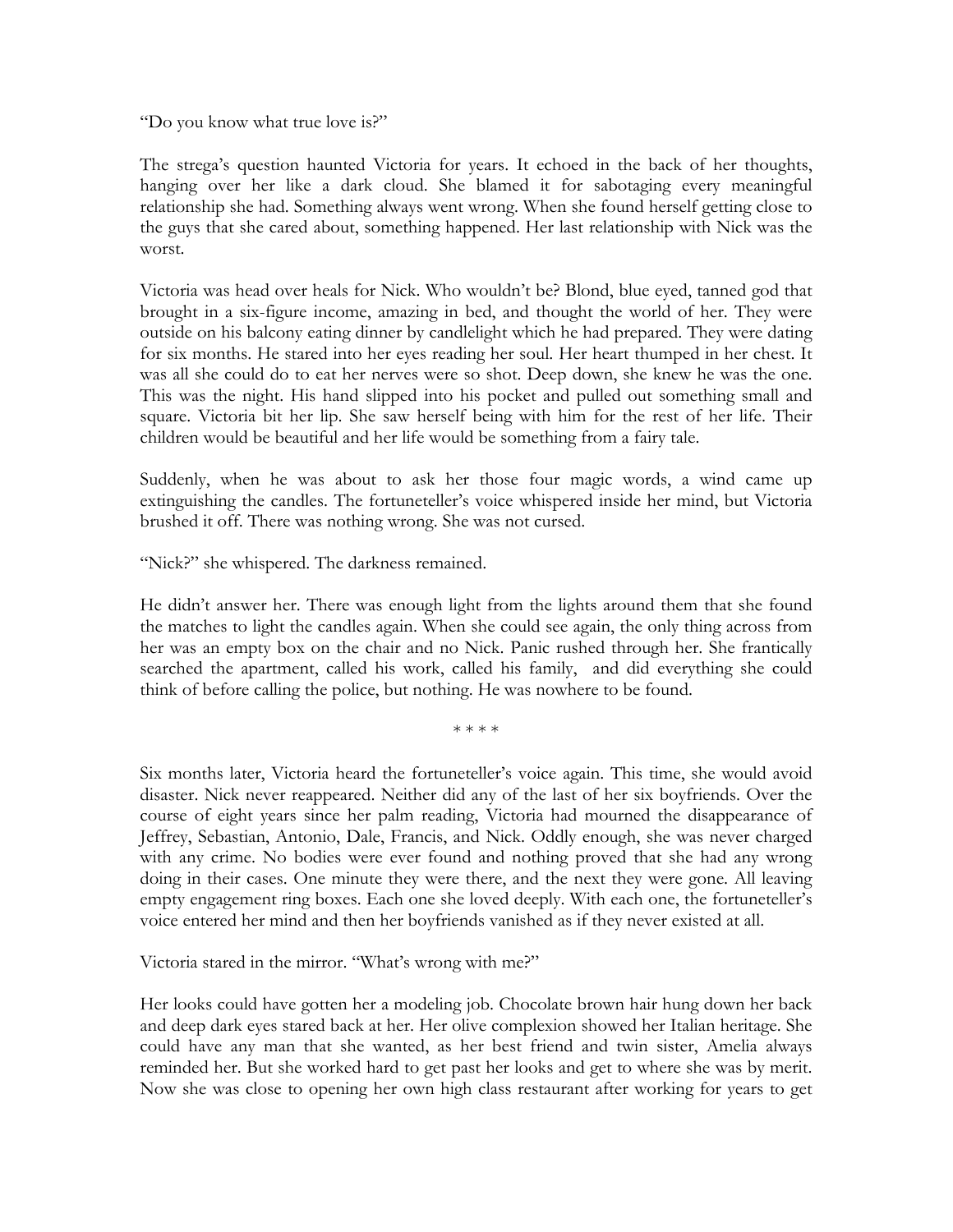through culinary school, going back to her roots in Italy, and digging through all of her grandmother's recipes until she was satisfied with the menu.

 During her second trip to Italy, visiting distant relatives that Amelia convinced Victoria to go with her to a small gypsy camp she had come across the day before. Their relatives cautioned them not to go. Gypsies were a people unto themselves that sometimes lured in outsiders and took advantage of them. Her Great Aunt Silvia warned that the matriarch of that particular bunch was a strega, a witch.

The twins thought their relatives superstitious. Amelia went becoming infatuated with one of the men from the camp. Their relationship was so hot and heavy that Victoria blushed anytime she thought about the encounter that her sister had. Other men there tried to entice her to go back to their tents, but she wasn't about to let herself be seduced. Her sister, on the other hand, was more outgoing in that department. They might have been twins, but they were not identical. Where she had model looks, her sister was short and round. Amelia wasn't heavy as she was curvy and voluptuous with their father's Irish complexion, freckles and red hair. No one thought they were sisters, let alone twins.

As they entered the camp, Amelia had dragged Victoria to the fortuneteller. Dried herbs, empty birdcages, and scarves adorned the outside of the trailer. A distinct smell of cedar and olives floated out from the inside. Something darker caught Victoria's nose and a chill ran down her back. She didn't want to enter, but her sister pushed her in. Inside was woman that could have been her great grandmother.

The old woman looked up and motioned for Victoria to sit down.

"Your sister dragged you here. There's nothing to be afraid of." The old woman spoke in English with no trace of an accent. This only added to the mystery behind her.

"Look. I appreciate what—"

"You wonder about me, about what the future will bring you. I see a restaurant and much success for you and your family. But your love life—"

"What about my love life?"

"Do you know what true love is?"

Victoria thought about it. She was in love with Jeffrey. They had talked about marriage when she got back.

"The beau that you have now won't be there when you return. There are things in your destiny that are meant to bring you into the dark. He lurks in the shadows. Watching and waiting for you. Only when you are ready to accept your destiny will you truly understand what true love is."

"Look. Jeffrey and I are in love. I know what true love is. When your heart is given to someone forever—"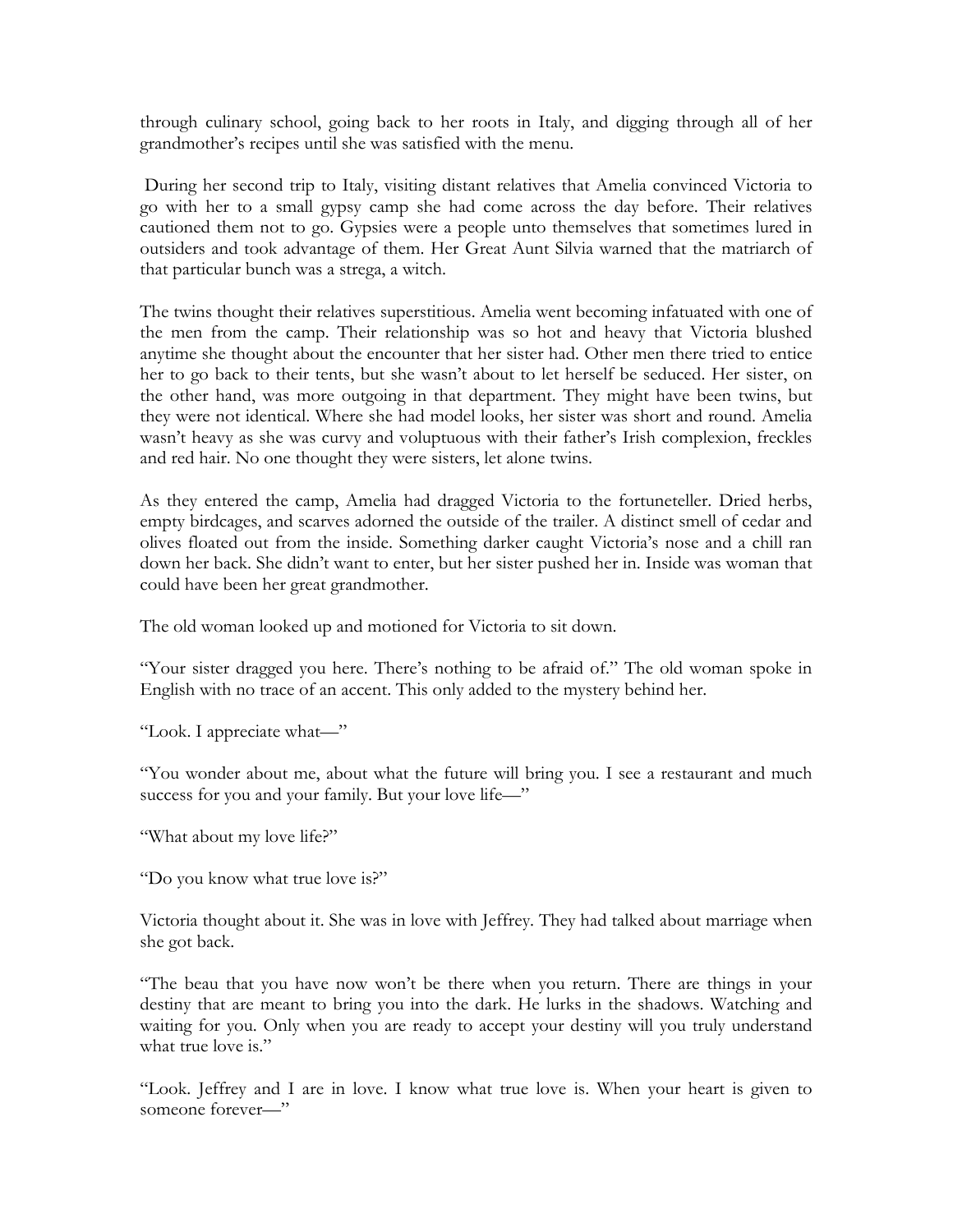"That is only part of true love. True love is when your soul merges with the darkness of another. You become a slave to desire. Nothing else matters."

"Please, there is nothing like that. No love is that intense."

The witch started cackling. "Just you wait and see. You think hard on my words. When you are ready. You'll discover something few mortals have ever known. Devotion so intense it will be beyond compare to any of the human lovers that will disappear from your life. You are only meant for one being and he will not permit you to have anyone else."

"Let me guess. He is tall, dark, and handsome, will come at night and suck my blood from my veins. All superstition. Thanks for everything, but I have to go."

The witch grabbed Victoria's hand. "Mark my words. He will come. And ask yourself then, do you know what true love is?"

She pulled her hand away from the old woman's and burst out of the door. Amelia was gone and the rest of the camp leered at her. She walked back to her relatives. When she returned to the states, Jeffrey had proposed to her, but two months before the wedding he disappeared. It was as if he had up and left. Nothing was amiss, but they never did find his body. The day that he went missing, the question the strega asked whispered through Victoria's mind. Amelia told her to chalk it up to coincidence. She was still writing and talking to the gypsy she had a fling with. Victoria was looking to further her education. But even though the fortuneteller's question lingered in her mind, her heart wondered if Jeffrey was her true love. But she never answered that question.

\* \* \* \*

"Are you still moping?" Amelia poked her head in.

Victoria looked up from all of the cards and letters that Nick had sent her. They were all romantic. All heart felt, but Victoria was beginning to wonder. "I'm not moping. I'm just thinking. Remember that fortuneteller you forced me to see when we were visiting Aunt Sylvia?"

"Yeah. What about her?"

"I was wondering if she put some kind of a spell on me."

"Come on, Vic? You don't believe in all that Old World nonsense anymore than I do."

"Really? Then how come you went back to Italy five times to meet up with Franco? And I know you're planning on going back there again."

Her sister blushed, turning her nose bright red. "That's different. I love him. It's complicated."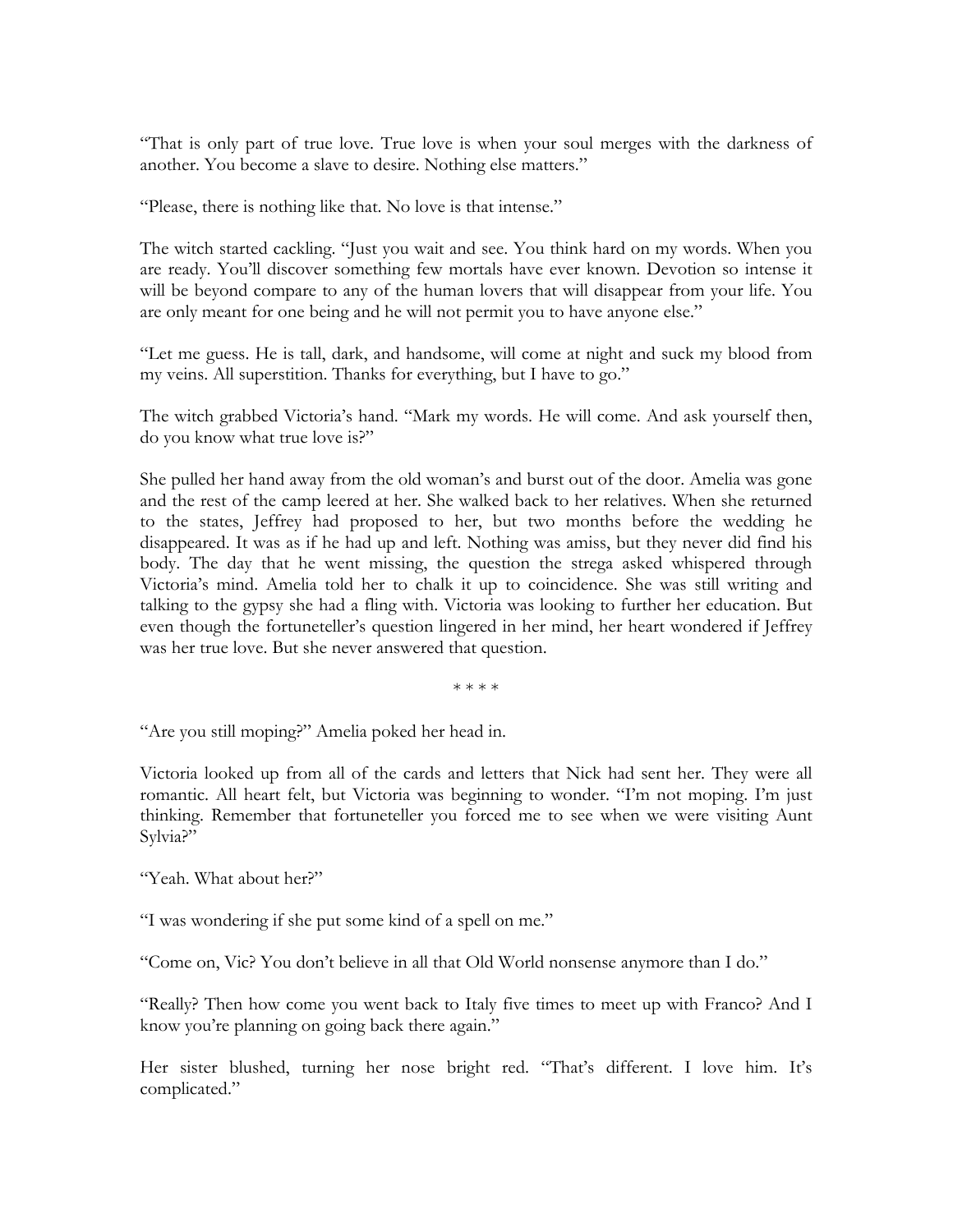"Complicated enough you only see him once a year if you're lucky and—"

"This isn't about me. Remember? Besides. His grandmother wouldn't have put a spell on you. The locals only call her a strega because of their backwards beliefs. There's nothing wrong with her. She's really nice. She's even been teaching me some of her secrets. I gotta say she's a mean cook, but nothing compared to you sis."

Her sister could barely contain a laugh. "And when did you start being interested in gypsy lore. Here I thought you were going to get your Masters. Since when the change of plan?"

Her sister shrugged. "I didn't know when the right time would be to tell you and mom. Now back to Nick. You have nothing to worry about. Trust me. You guys were in love. He didn't just vanish like the others."

\* \* \* \*

That was six months ago and Nick hadn't shown up anywhere. Now the whisperings of the strega where back, haunting her mind. Victoria wasn't in a relationship. Her sister returned to Italy and remained for the pat four months. No one heard Amelia, but Victoria knew she was all right. She always knew when something was wrong with her sister. At least on that front, she didn't have to worry about anything. The thrill of opening her own restaurant loomed before her. Something was off. Victoria wondered if she should finally listen to the advice of the old fortuneteller that she had been fighting after all these years. Maybe she should just give into the question. Maybe she should give up on love all together.

Victoria sighed and wished that her sister were around. It made life easier when she could bounce ideas off of Amelia. Victoria didn't know exactly what to do, so maybe it was time to think that superstition and myth might be true.

Later that night, Victoria lit a couple of candles and pushed aside her menu choices. She sat cross-legged on the floor of her living room. The candles threw flickering shadows across the room, but darkness stayed in every corner. She shut her eyes and stilled a shudder running across her flesh from a cold breeze that came into her room. The old strega's voice whispered in her mind.

"So, what happens now?" Victoria watched the candle flames and the shadows. They wavered and she found herself rocking to the motion of the flames. *Now I wait and go crazy.* 

"Now the shadows come alive." A voice from the darkness echoed in her apartment.

She jumped and stared at the far corner noticing the thickness of the shadow. Her heart leapt into her throat. "Who's there?"

"I've been here waiting for you to accept the truth. Waiting for you to delve into the darkness and answer the question that the strega put to you."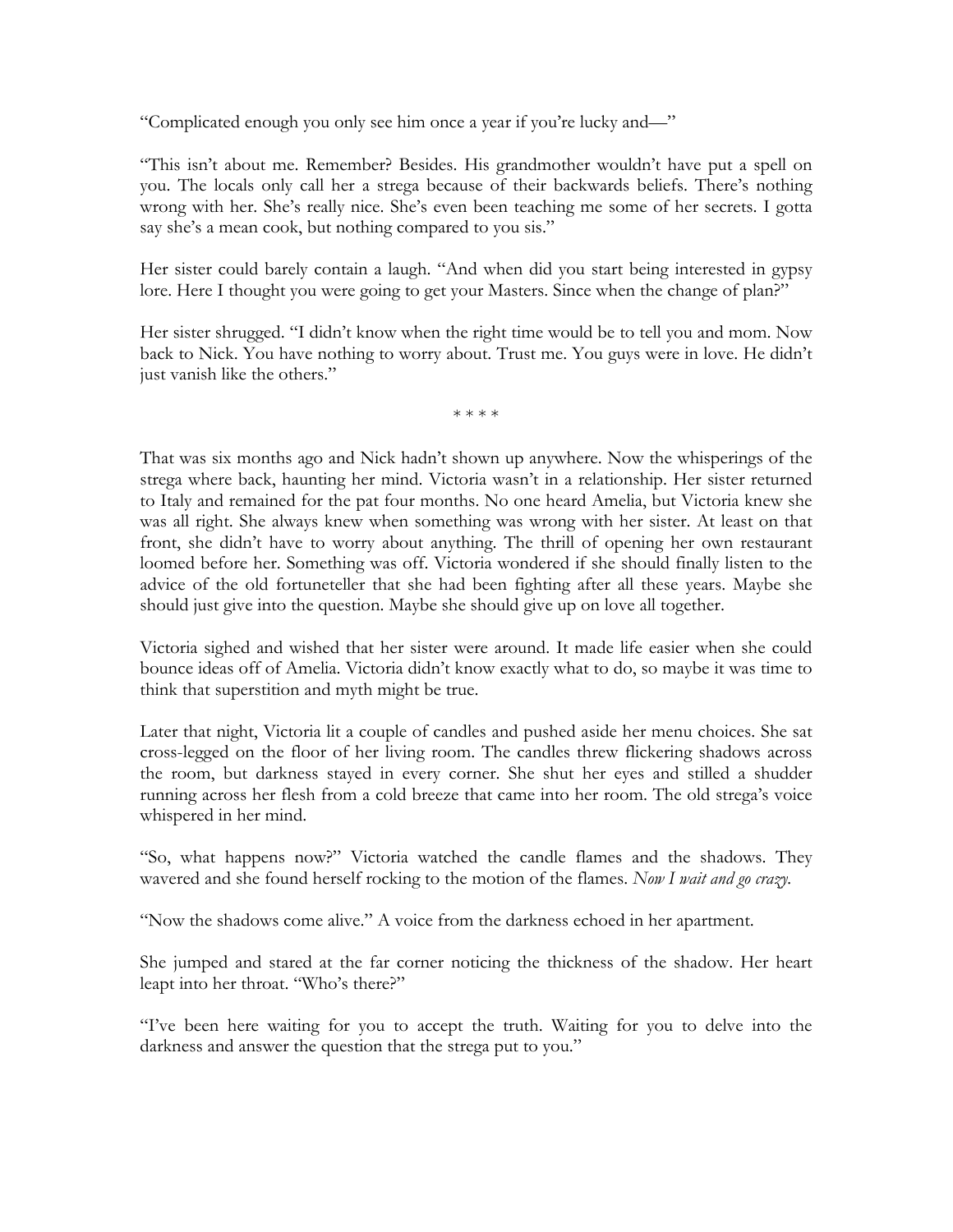Victoria squinted into the darkness. A shape was forming. After a moment, the form was almost tangible, but Victoria was frozen to her spot and couldn't move. "What are you? Are you the one that—"

"Yes. I was the one that stole all those that sought your hand. They were not the ones for your heart. Only I can show you that. I won't hurt you, Victoria."

"Then what happened to Nick? To Jeffrey? To all the others that I loved."

"They are not your concern."

"What did you do to them?" Victoria yelled at the shadow.

Suddenly, her arms were grabbed and held. She was looking into dark eyes like hers. Ancient wisdom returned her gaze. Dark hair fell down his back and he was dressed in the darkness of shadows. He said nothing, but pressed his lips to hers. At the first contact all the fight drained out of her. She went limp in his arms and returned his kiss without knowing why. All her emotions were erratic. Her heart went into her throat and she was intrigued. Finally, he pulled away.

"What are you?" she whispered breathlessly.

"You are destined to be mine. I've been waiting for you to be born, and realize what true love is."

"That doesn't answer my question. What are you? Are you a demon? A ghost?"

He laughed and it made her giddy. "Victoria, my kind is older than the shadows. We are kin to the angels. We were forgotten when man was created and found darkness to give us comfort. We make dreams and nightmares come true. We can be terrible and beautiful. Mankind follows along the paths that we have shaped for them. Some cultures call us genies. Others call us daemons. But there is no true name for us. We appear only to mortals when they are truly ready to accept their destinies."

"And I've accepted my fate? You killed all the men who asked to marry me and you expect me to instantly love you?" She tried to move from the daemon's arms, but he would not let escape.

"I do not expect you to accept me at first. But you cannot deny what true love is. You are my mate, Victoria. It's so very rare that the gods create a mortal who is our equal. And you are mine. You have been since the moment your spark entered your mother's womb and I began watching out for you. How could I let another man have you for eternity? Marriage is so much more than humans realize. It binds souls."

"Tell that to all the people who get divorced."

"Even still. Part of them is tied to one another forever. Even into the next life. You've followed your path until now. Know that I can give you whatever you wish. I don't have to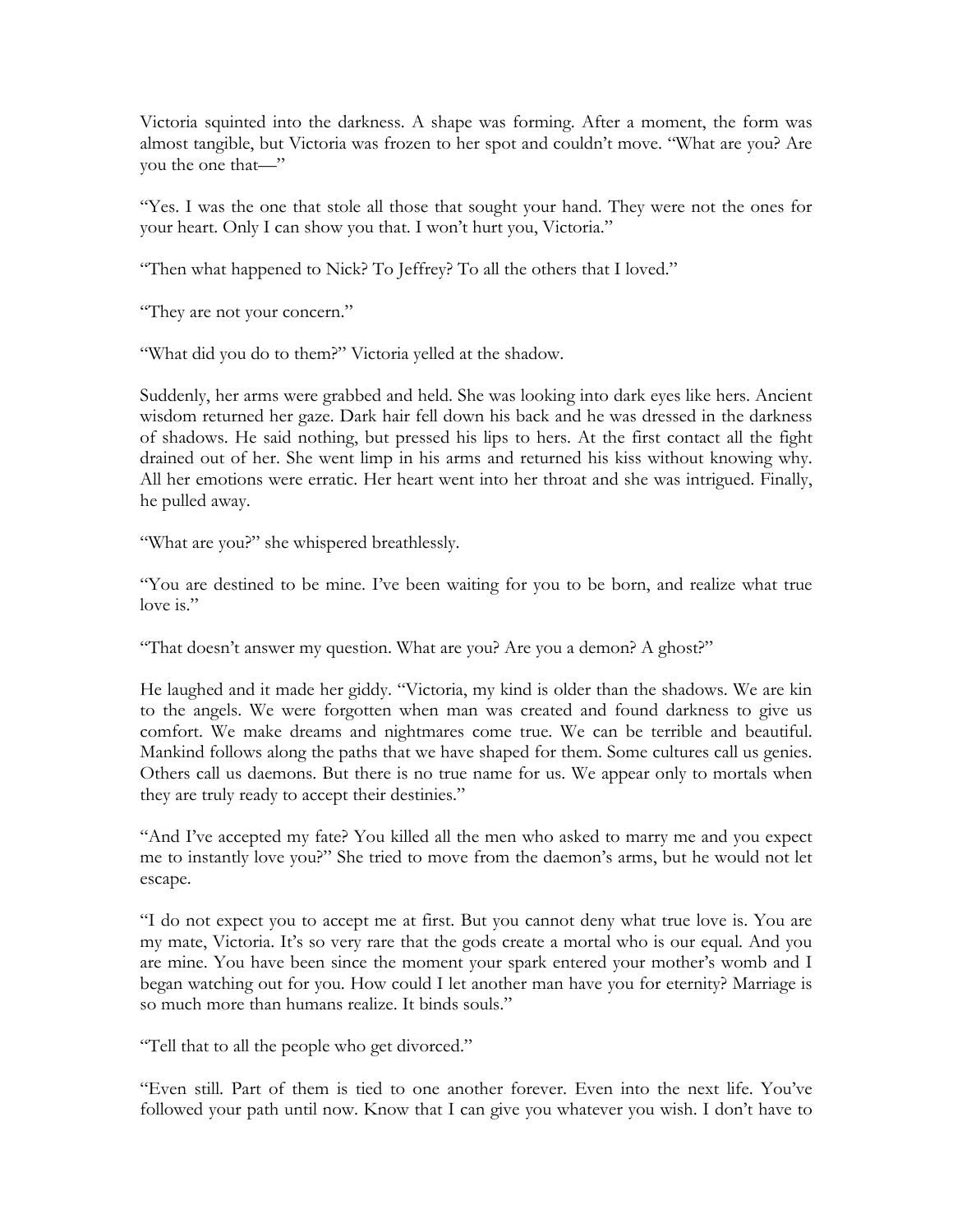live in the shadows. Let yourself learn to love me. Know what true abandon is. Let it turn into love. You might be surprised as to what happens."

He let her go and watched as she settled onto the couch and stared at him. "What did you do with all the others? Tell me that. Did you kill them?"

"No. They were placed elsewhere to follow another destiny. But they live. They just left the life they knew behind and became something better, something more suited to them. I can prove they are alive if you wish."

"All right. Show me."

He stepped from the shadows. She watched as they formed to fit his body into a tight shirt stretched across his chest and tight black jeans. She licked her lips and tried to keep her mind on what he had told her. He knelt down and stared into her eyes. He smiled and moved a piece of stray hair from her forehead. As he did, Victoria had an explosion of images in her mind. Each one was of the men that had asked her to marry them. The last was Nick. She saw him laughing and holding a child in his arms. Jeffrey was making love to another man. Francois was getting fucked by two women while he was tied up and the others were hard at work. They seemed happy.

"How do I know what you just showed me was real? It could—"

The daemon leaned in and kissed her lightly. Again she lost all her fight. "I can't lie to you. What you saw was true. Know they are happy and nothing I did hurt them. I just moved them so you would understand they were not meant for you. Only I was."

Suddenly, he moved in and kissed her again. His lips trailed down her throat and his hands slipped under her shirt touching her stomach. Victoria relaxed into the sensation and felt like putty. There was nothing she could do against him. Everything in her wanted this unearthly creature. Part of her felt complete in a way she had never known before as he held her. His lips were silky and soft. She found her hands tearing at the buttons on his shirt so she could touch his flesh. It was as warm as hers. His fingers skillfully, slowly, undid the buttons on her shirt and peeled it away. Before he undid her bra, he stopped then and looked at her.

"Only if you want this Victoria. I've waited so long. I don't want to force you. I—"

This time she kissed him and found that they both toppled on the floor. Her tongue met his. Her hands moved to undo the zipper of his jeans. He was already hard and ready for her. The longer she stayed in contact with him, the more her control slipped away. Her whole body was enflamed. She felt like she could abandon herself and give everything she was to the man beneath her.

Maybe this was what the fortuneteller's whisper had meant. Was this what true love meant? Suddenly there were no clothes between them. He plunged into her and her back arched on its own accord. She saw stars and moaned at his long slow stroke. Her fingers gripped his back, wound in his hair.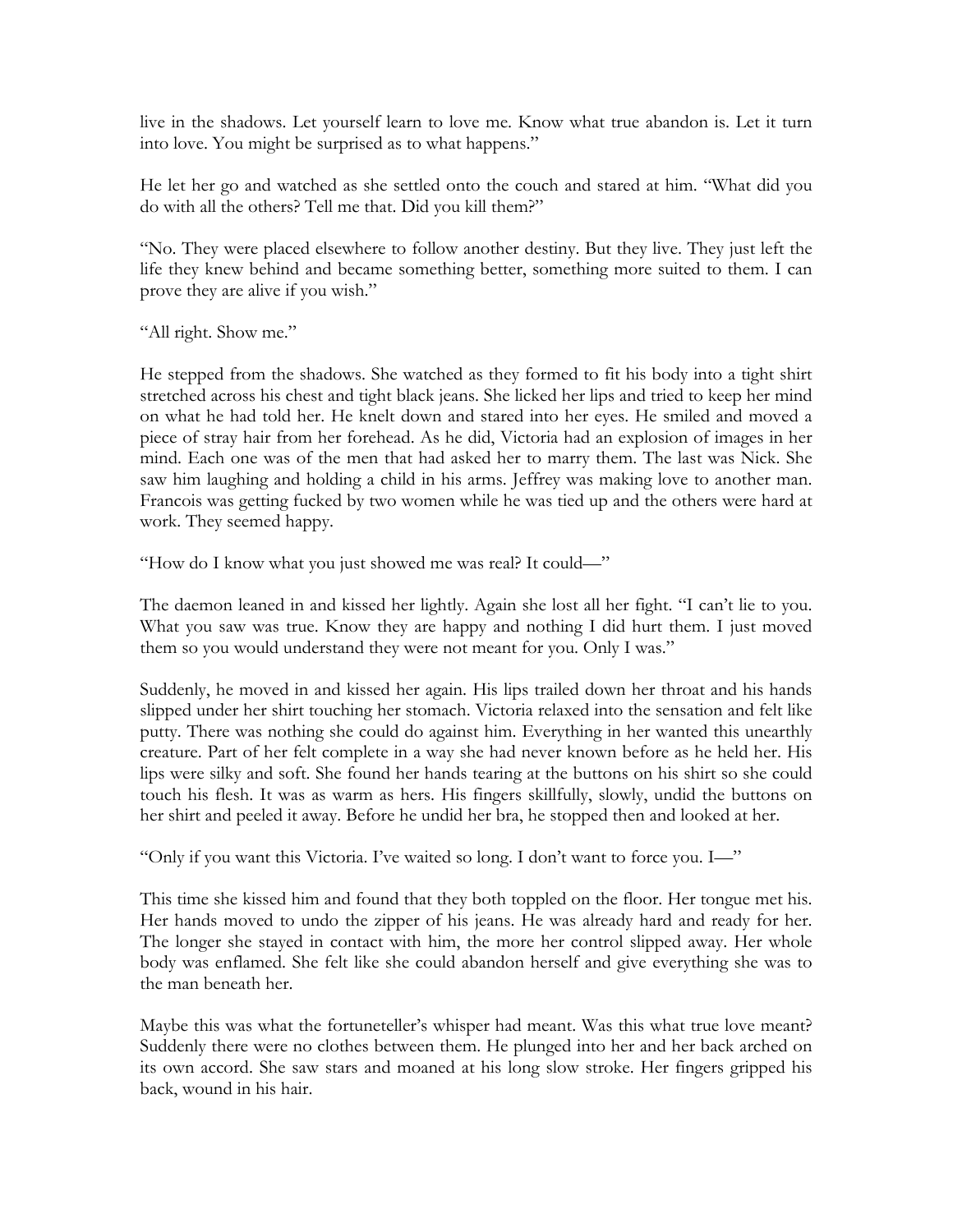"Do you accept me for all that I am? Will you embrace the shadows?" he asked her.

How could she say no? "Yes."

From that moment, he began pounding into her and she was lost in a sea of moaning while he fucked her. Hard and slow, fast and soft alternating between the two. His mouth enclosed on her nipples. His tongue circled the hard pebbles and bit down bringing her even further away from earth.

When they were done, she lay in his arms thinking about what had just happened. Something had been lifted from her eyes. A veil. The shadows didn't seem as thick anymore. The darkness was not as scary and the strega's voice no longer in her head. The daemon looked up as he leaned on his arm and stared at her.

"Was I so frightening just then?"

Victoria shook her head. "No, but what happens now. Will I turn into something like you?"

He touched her face. "It all depends on what you want. You can give up yourself and become as I. You can be human, die, and then join me. I can join you in human form and we can be together. But the longer you are with me, the more you will become like me. Even my being around you will begin to change the very essence of what you are. This is why your sister only sees my brother once a year. To be with him longer would be dangerous to her. Already she had begun to show changes."

"Amelia? Your brother and my sister? How?"

The daemon kissed her lightly. "My brother chose human form to entice your sister. She knew him as a gypsy and then he revealed himself to her. I chose the route that was less direct. I wanted you to face the question the strega posed to you when you were ready. It wouldn't have mattered if you were old and wrinkled like a prune. I still would have wanted you. We are twins. Like you and Amelia. Tell me what you want. I can taste the desire for your restaurant. But I can't wait in the shadows any longer for you."

"I want you. I don't know why. But I do. I want both."

"Then you will have both. We can figure it out. I'll be human for you. At your beck and call." He nuzzled her hair. "Besides I hear that you need a head chef while you're not in the kitchen."

"How do you know how to cook?"

"I know everything you know and a little more. Trust me. I am sure we can think of something that will make the kitchen sizzle."